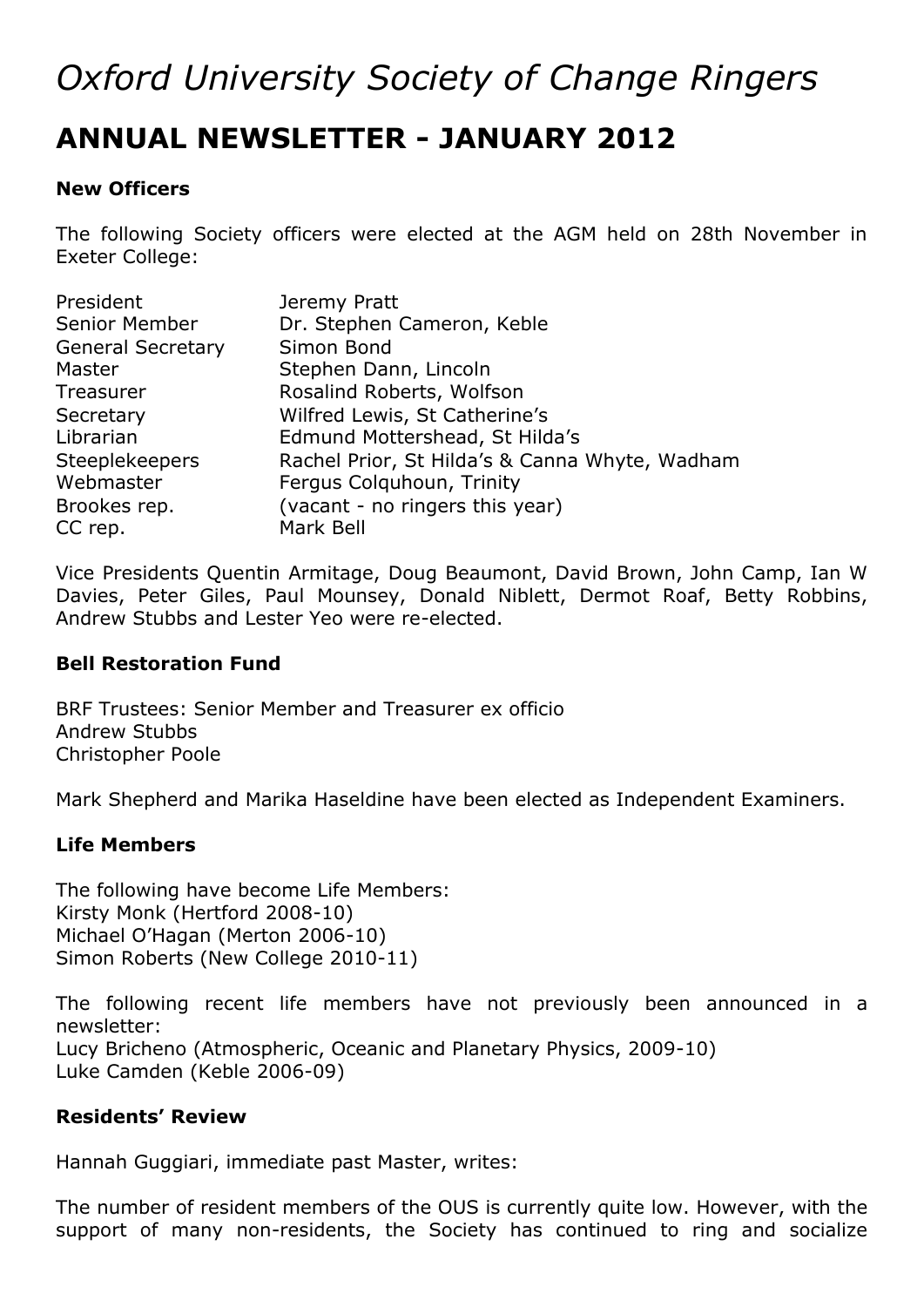effectively. Tuesday evening practices have remained popular, with much progress being made. A variety of pre-practice quarters have been rung, with a reasonable level of success overall. The Monday intermediate practices at St Thos have been slightly less well-attended, but have still proved very beneficial for those taught to ring in Michaelmas 2010.

Sunday morning quarters at St Thos have continued to achieve a 50% success rate. This has been followed by service ringing at Mary Mag. Fortnightly ringing at New College has produced some good ringing, including a half-muffled quarter on Remembrance Sunday.

The traditional termly 12-bell practices have all been well-supported by past members and the Oxford Society, giving many residents the opportunity to either ring on twelve for the first time or improve their 12-bell ringing. Two of these practices were at Christ Church; the third was at Reading.

The Society's annual dinner was held at Harris Manchester College and was, once again, a splendid occasion. The annual Tour, based at Melksham in Wiltshire, was well-attended by both residents and past members. My thanks go to Robert Sworder for organizing such an enjoyable week.

As usual, each term has brought an outing, with varying levels of attendance. The joint outing was organized by Luke Camden to Watford (North London) and the OUS once again outnumbered the CUG. Fergus Colquhoun's summer outing took us by minibus to Burford and the surrounding area. Stephen Dann organized the Freshers' outing (which no actual freshers attended) by bus to south-west Oxfordshire, followed by fireworks in South Parks.

This year's Freshers' Fair has seen us welcome one proficient ringer to the Society. We also have three enthusiastic learners who are making good progress and we hope they will return for 2012.

At the SUA in Cambridge, we managed to enter both the 8-bell and the 6-bell competitions. Both teams put in commendable performances. Thank you to everyone who rang, especially those for whom it was their first striking competition.

The past year has seen seven successful peals. 28 quarters have been scored, including several firsts in method. Congratulations to Emma Stanford, Edmund Mottershead and Fergus Colquhoun, who each rang their first quarter last year.

Finally, I would like to thank everyone who has organized and participated in events throughout the year. It is your support and enthusiasm that makes the OUS such a success!

## **2012 Annual Dinner**

The 2012 OUSCR Annual Dinner will take place on Saturday 4th of February, at 7.00 for 7.30pm. It will once again be at Harris Manchester. The guest speaker will be David House, newly elected Secretary of the Ancient Society of College Youths. Henry Coggill will be returning ten years after his ill-fated first attempt at speaking at the dinner to propose the toast to the Guests, and Stephen Dann will reply for the Society.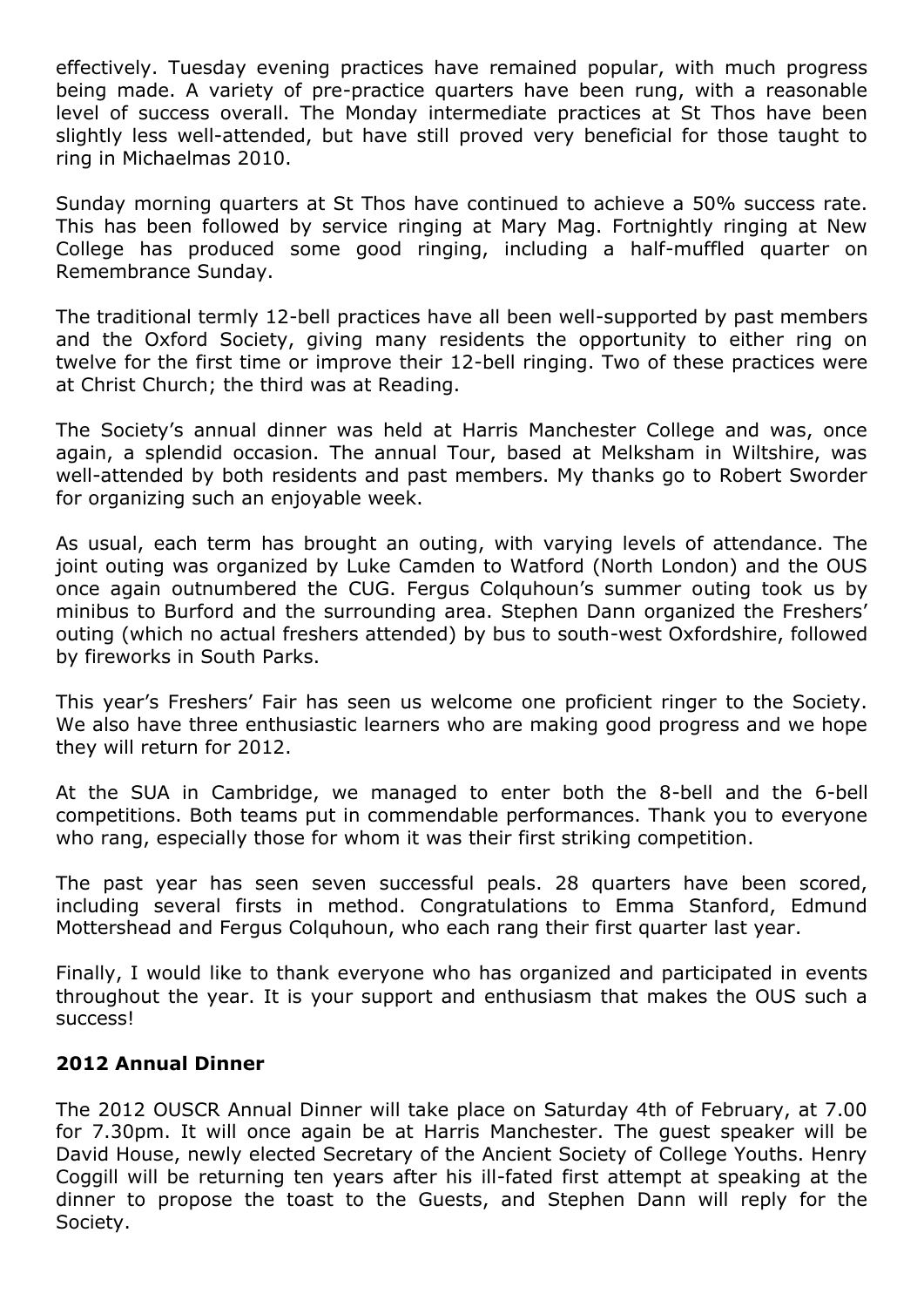Tickets are now on sale for £55 to include a white wine reception, wine and port.

#### **Menu**

Celeriac Soup with Parsnip Crisps and Truffle Oil Fillet of Beef with Wild Mushroom and Parmesan Crust or Wild Mushroom and Chestnut Strudel (vegetarian option) Sunken Chocolate Soufflé Cheese Board Coffee & Mints

Pre-dinner drinking on the Friday evening will be held in the Cape of Good Hope on The Plain. General ringing and peal attempts will take place during the day on Saturday and coffee will be available on Sunday morning. To book your tickets, please send a cheque payable to "OUSCR Dinner Committee" to: Stephen Dann, Lincoln College, Oxford OX1 3DR, enclosing a SAE, details of any dietary requirements, and seating preferences. The closing date for tickets is 21st January.

## **Printed Newsletter**

The contents of the newsletter account is currently a bit of a mystery pending a changeover of the signatories. It is likely that there is very little money left in the account and the previous General Secretary is owed money for the last newsletter. Therefore it is unlikely that a future printed newsletter will be possible. Any contributions will be used to cover the outstanding expenses for this and previous newsletters, but no promises can be made about the viability of a printed newsletter in the future.

The newsletter will be made available on the OUS website in future (http://www.ouscr.org.uk) and I recommend you request a copy from a friend or relative with internet access. That said, any contributions sent to the General Secretary will be gratefully received and next year's newsletter will be sent to any donors.

## **St Mary the Virgin**

Last year's newsletter contained news of the need for work on the installation at SMV. The following article, written by Michael O'Hagan and published on the front page of the Ringing World for 25th November, gives fuller details on the project.

## **St Mary the Virgin, Oxford: Bell Restoration Appeal**

The imposing Gothic spire of St Mary the Virgin is surely one of the most iconic features of Oxford's High Street. A climb to the foot of the spire affords splendid panoramic views of the city, making an ascent a 'must' for any visitor to Oxford. A church has been present on this site since Anglo-Saxon times and, during its early history, it was adopted as the first building of Oxford University. Congregation, the University's governing body, began meeting there from at least 1252, though nowadays the nearby Sheldonian Theatre is used for this purpose.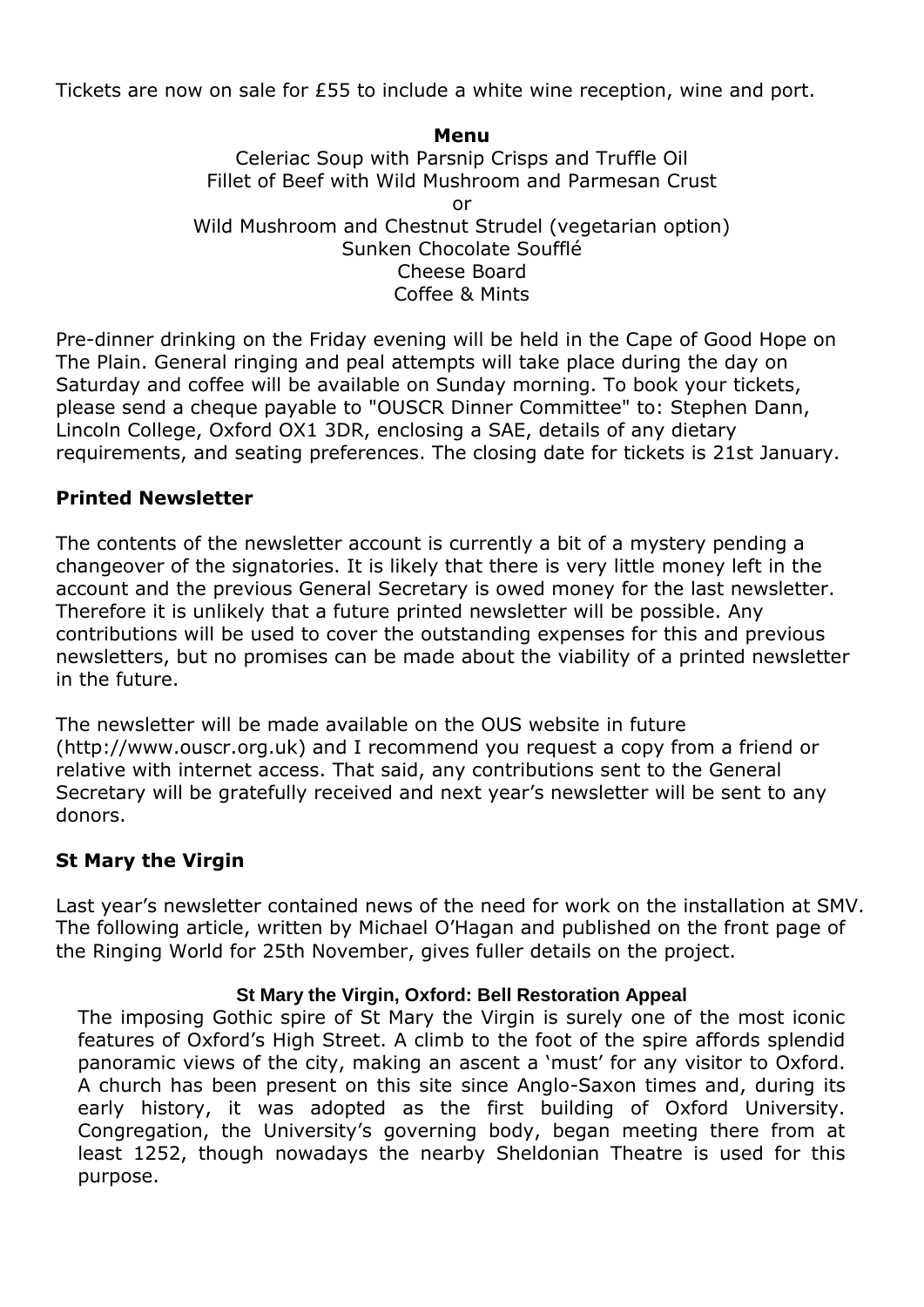The tower itself dates from the 13th century and has contained bells since 1492. The church's current bells are the seventh heaviest ring of six in the world, with the tenor weighing approximately 27cwt. The fourth bell is rare in that much of its inscription consists of musical notation around the lower shoulder, so it is known as "The Music Bell", and the second and fifth bells are decorated with Shields bearing the crests of Oriel College and Oxford University. The fourth and fifth are listed in the Church Buildings Council's "Schedule of Bells for Preservation".

Until recently, the bells at St Mary the Virgin (known colloquially as "SMV") were rung by the Oxford University Society of Change Ringers for Sunday Services during Oxford term, and by the Oxford Society for special ceremonies such as Encaenia, where the University confers it honorary degrees, as well as Royal occasions.

Over recent years, however, we noticed that the bells were becoming increasingly difficult to ring; not surprising since their last rehang was in 1894!

A recent inspection of the bells and their fittings revealed that urgent repair work is necessary. The bearings of the front five are extremely worn and corroded, and misaligned with their housings due to distortion of the elm headstocks. The fourth has been unringable since 2009 due to a broken gudgeon. The wheels and pulleys are in poor condition, and the bell frame, whilst being structurally sound, needs to be cleaned, de-rusted and repainted. The bells themselves require turning due to heavy wear in the soundbow areas where the clappers strike.

To preserve this historic ring of bells and allow them to continue to be enjoyed by ringers and townspeople over the coming years, an ambitious project has been planned, with work to be carried out by local bellhangers, Whites of Appleton.

Now is an excellent time to carry out this overhaul as the church itself is currently embarking on a large-scale restoration project necessitating a sixmonth closure of the tower. It was recommended to the church that the bells should be removed, for safety, during the restoration and that the required work on the bells and fittings could be done whilst they are out of the tower. This has been accepted by the PCC subject to independent fundraising given its existing commitments elsewhere.

The front five will be turned and hung on cast iron headstocks with new bearings, whilst the tenor will be turned and rehung on its refurbished cast iron headstock and bearing housings. All bells will have new hardwood wheels, hardwood pulley units, ash stays, sliders and hardwood runner boards, and be rehung with new fittings in the existing oak and cast iron frame, which will receive necessary maintenance. New hardwood floor rope bosses and anodised aluminium ceiling rope bosses will also be installed.

Such an ambitious overhaul comes, of course, at a high price. The total cost of the project will be in the region of £30,000 which The Oxford Society of Change Ringers and The Oxford University Society of Change Ringers have jointly undertaken to raise. Any donations to help us achieve this sum, however large or small, would be extremely welcome.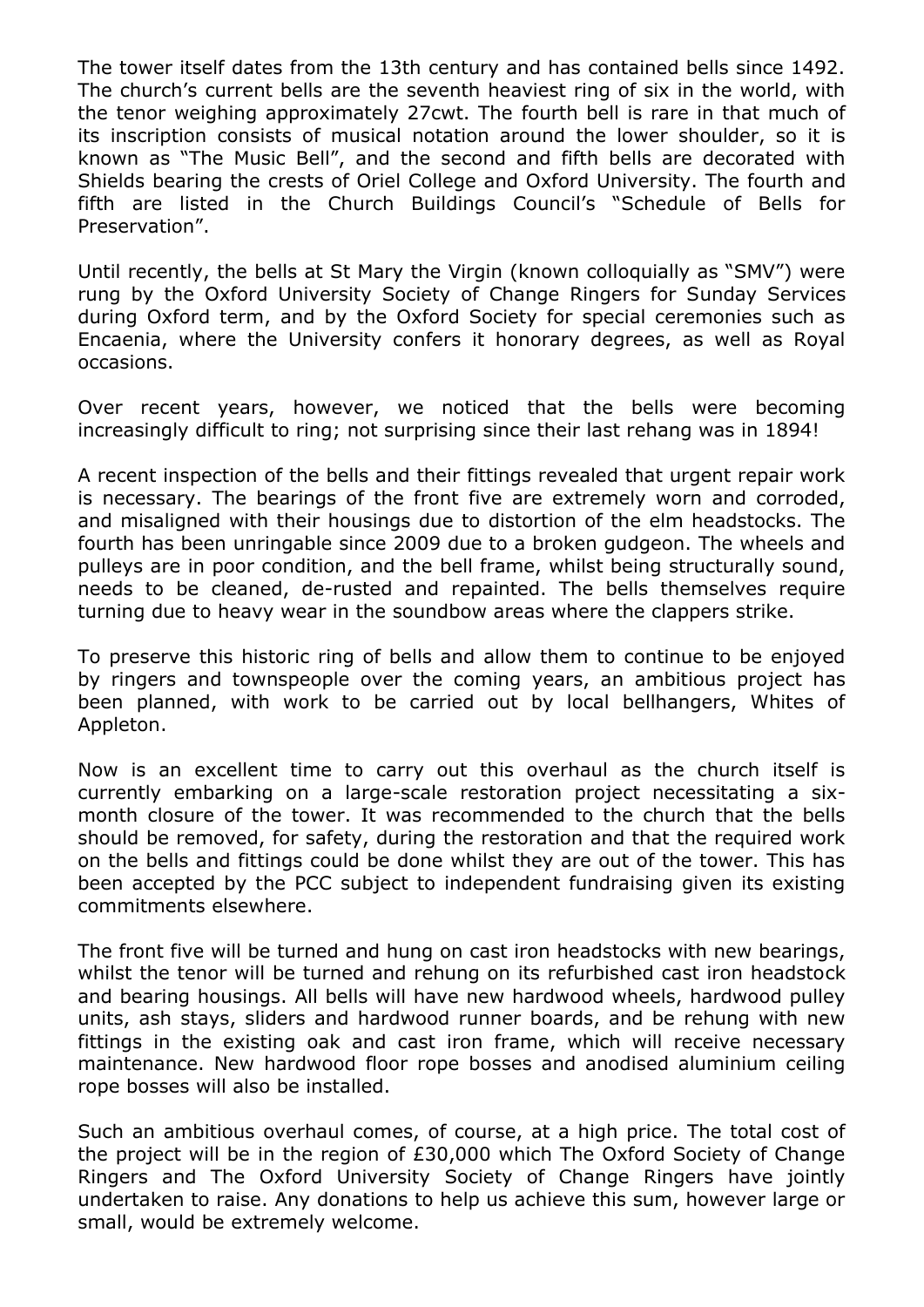Fund raising for the project is proceeding extremely well. Large grants from the Oxford Society of Change Ringers, the Oxford Diocesan Bell Fund and the Doris Field Trust, together with generous individual donations and existing OUS BRF funds mean that we are well on our way to covering the cost of the project. Donations are invited from members as we still have a not insignificant shortfall to cover.

Cheques payable to "OUSCR Bell Restoration Fund" should be sent to the General Secretary at the address at the end of this newsletter. A Gift Aid form is enclosed for those receiving this in paper form. Electronic readers can find this at http://users.ox.ac.uk/~ouscr/BRFGiftAid.pdf. Gift Aiding your donation allows the BRF (a registered charity) to reclaim an extra 25% on donations received.

The bells should return to the tower in May 2012 and those of us in Oxford look forward to welcoming you to ring on them.

## **Meeting Dates in 2012**

The Society's business meetings are held on Mondays, and customarily take place in Exeter College. Please confirm the venue in advance. TGM dates - the first Monday in term: Jan 16th, April 23rd and Oct 8th.

AGM date – the last Monday in Michaelmas term: Nov 26th.

## **The Annual Tour**

The 2012 Tour will take place in Easter week, Sunday 8th to Thursday 12th April. Planning is still in the early stages, but I have been guaranteed that Henry Coggill and Duncan McBurnie will be organising ringing and accommodation based in or around Nottingham. More details will be available from Henry (henry@coggill.com) or the OUS website nearer the time.

## **The Society's History**

Copies are available for £30 each (including postage and packing), made out to 'OUSCR History', from the general secretary.

## **Address List and Websites**

The General Secretary maintains the Society's address list, of nearly 330 members. The vast majority are now on e-mail. If you would like a copy of the list, either electronically or on paper, please ask.

Email addresses are held on the website and by the secretary, but the master list is maintained by John Camp for use on the mailing list. This is used for important announcements and the dissemination of this Newsletter, and all members are strongly encouraged to join it. You can do so either by e-mailing ouscradmin@bellringers.net or or by visiting http://www.bellringers.net/mailman/listinfo/ouscr\_bellringers.net.

20 members are currently lost. If you can help us trace any of the following, we would be grateful:

Catherine Bannister, Rosemary Clark, Paul Crane, Harold Dobbin, Lindy Ellis, Maurice Gray, Andre Gren, Douglas Hird, Sally Hawksworth, Anne Lambert, Andrew J